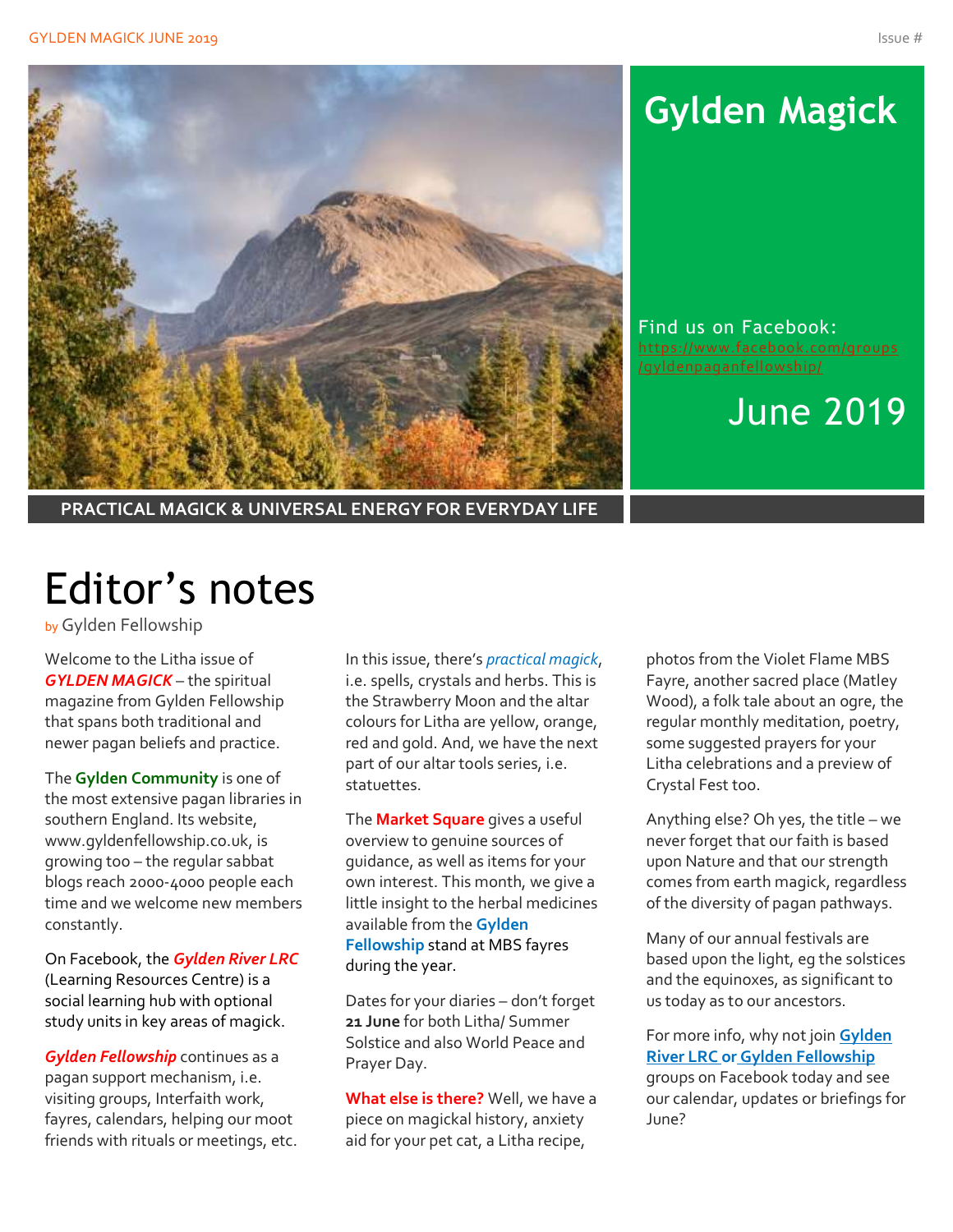# Contents: June 2019

| <b>Monthly features</b>                               | Pages 3-5   |
|-------------------------------------------------------|-------------|
| <b>Crystal healing - Labradorite</b>                  |             |
| Spellwork - Lose that anger                           |             |
| Kitchen witchcraft - Litha (Beans and peppers)        |             |
| Herbal healing - Lemon balm                           |             |
| <b>Altar tools - Statuettes</b>                       |             |
| <b>Meditation - A summer's walk</b>                   |             |
| The Market Square by Gylden Fellowship                | Page 6      |
| May photos - pictures from the Violet Flame MBS Fayre | Page 7      |
| <b>Sparkly reflections by Rebecca</b>                 | Page 8      |
| Spi-rituality: Prayers for Litha by Gylden Fellowship | Page 9      |
| The Storyteller's archive - The Ogre of Abergavenny   | Page 10     |
| Shrines & sacred places: Matley Wood by Wayne Davis   | Pages 11-12 |
| Anxiety healing for your pet cat by Gylden Fellowship | Page 13     |
| <b>Preview: Crystal Fest by Maxine Cilia</b>          | Page 14     |
| Magickal history: Hannah Green by Gylden Fellowship   | Page 15     |
| <b>Gylden contact info</b>                            | Page 16     |



" I DUNNO...LOOKS LIKE SOME KIND OF<br>MILKING MACHINE - BUT SHE'S WEARING<br>IT ALL WRONS..."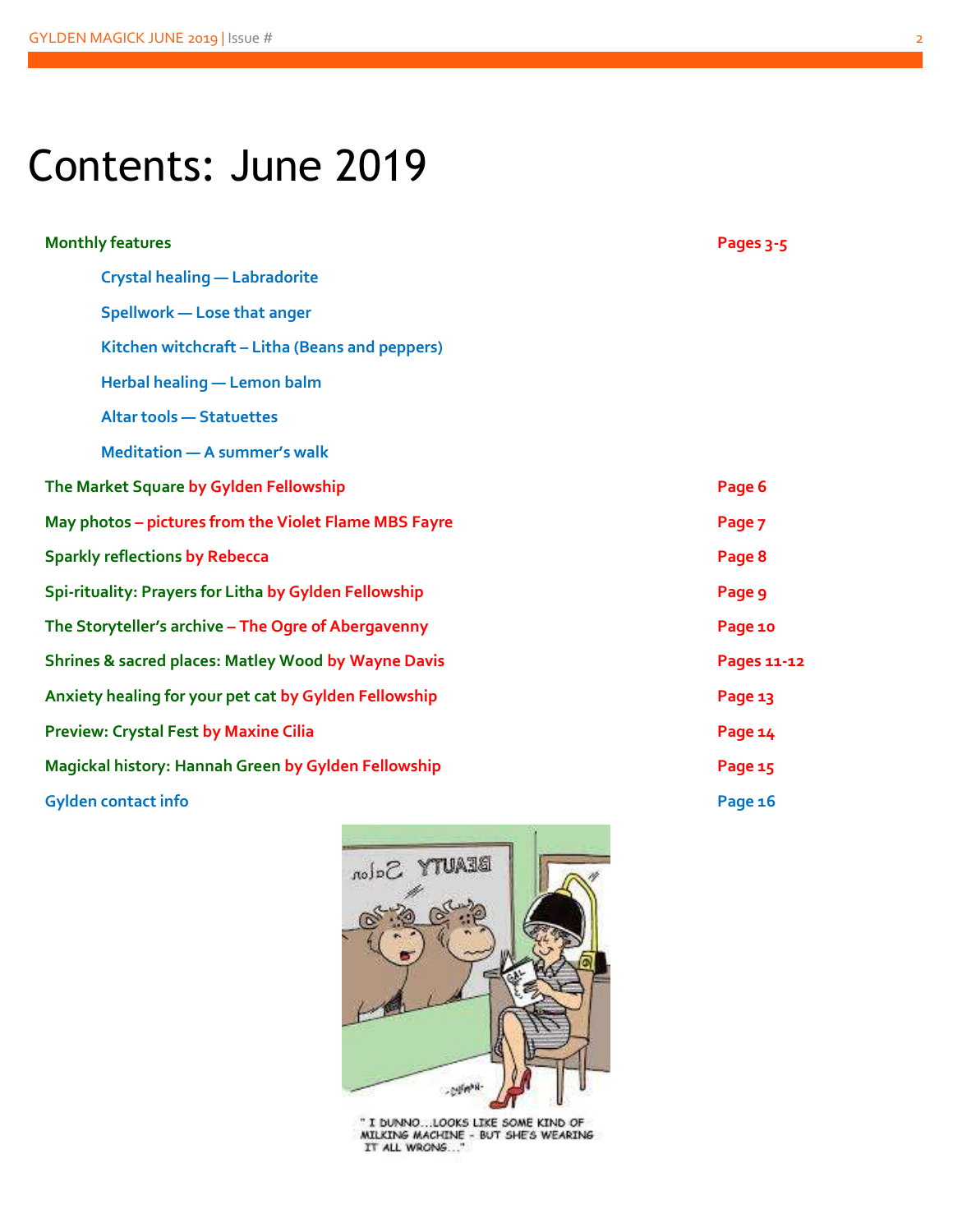### **Spell of the month: lose that anger**

Usually, I dissipate my own negative feelings via a piece of citrine or howlite in a crystal meditation, but here is a simple spell for you or someone you know who is feeling annoyed, frustrated or generally yuk!

**Set-up**: a piece of snowflake obsidian and a piece of rose quartz, preferably rough stones.

- Purify and bless the piece of snowflake obsidian and the piece of rose quartz.
- Put the obsidian into your dominant hand.
- Invoke the Goddess or your deity.
- Close your eyes, focus on the stone in your hand and spend 5-10 minutes imagining all the feelings of anger, depression, low self-esteem, etc running from your head and heart into your arm and down into the stone.
- Open your eyes and throw the stone away all the bad feelings have gone too. Don't bury the stone, as the negativity will leach into the soil, and don't try to reuse the stone either. If necessary, the bin is best!
- Repeat the procedure with the rose quartz, except this time, think of joyous, inspiring memories and place them in the stone.
- The rose quartz should be kept or carried with you.
- Thank the Goddess or your deity for help and quietly use your spirit name to end the spell.

I know this works, because the invocation and closure words can be varied slightly, but I have healed people remotely in this way - as above, so below, so mote it be.



### **Crystal of the month: labradorite**

Last month, we looked at citrine – now, it's the turn of **labradorite** – one of my favourite stones for healing and for the iridescence of its surface. Not surprisingly, this crystal was named for Labrador in Canada, where it was first mined. It's a stone that comes under the heading of feldspar minerals and is known also as *spectrolite*. The **healing uses** include the following.

- It cleanses negative energies by relieving stress or anxiety.
- The iridescence can be used as a focus for concentration, suggesting new ideas and enhancing your imagination.
- Physically, it aids with eye or brain dis-eases.
- Labradorite can be used to heal colds, rheumatism and high blood pressure.
- It balances your metabolism and helps with stomach problems.

As a **magickal tool**, labradorite is good for these purposes.

- In general, labradorite is great for expanding your consciousness, perhaps in spirit journeys or meditations.
- It balances and protects your aura.
- It can be used as a booster for clairvoyance or past-life regression.
- As expected from a stone that enhances psychic abilities, labradorite is best used with the third eye chakra, but can also be used at the throat or crown chakras to ground spiritual energy.
- It's good for helping people achieve inner calm for meditation or trance. If you wear a piece of labradorite jewellery, it helps with intuition and calms an anxious mind.

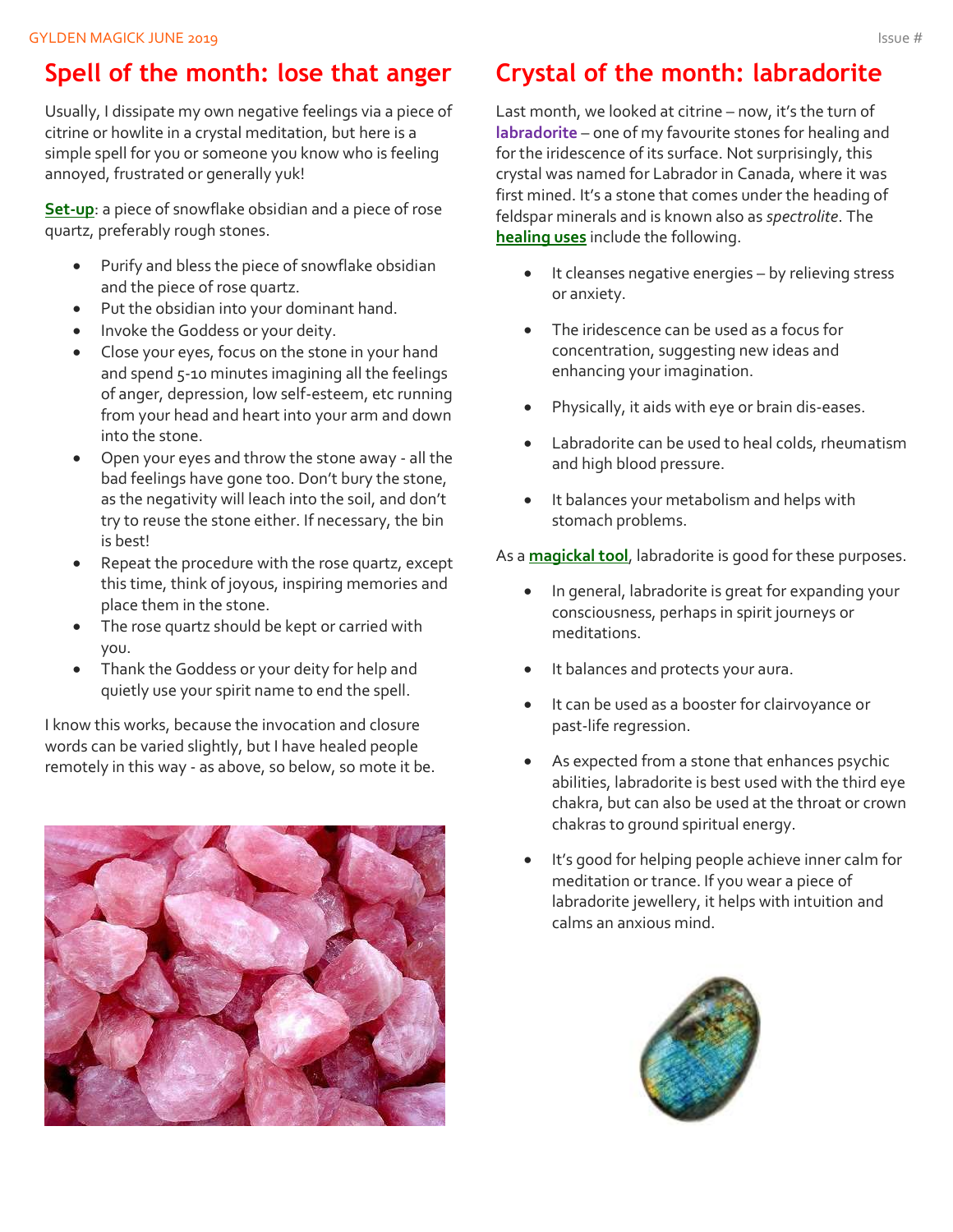#### **Herb of the month: lemon balm**

Lemon balm (melissa officinalis) is a very ubiquitous plant for healing and it's attractive to bees (*Melissa* is Greek for honeybee). Sometimes, people refer to lemon balm as sweet balm or honey plant and it is the leaves that are used for healing for these ailments.

- Lemon balm is good for skin problems, eg acne or cold sores.
- The leaves have a sedative property against insomnia or stress issues.
- As a digestive aid  $-$  the plant contains chemicals that relieve wind and help with liver or gall bladder problems.
- Anti-migraine or headache treatment.
- As a treatment for stomach cramps or UTI.

Clinical studies have found that lemon balm blocks the attachment of antibodies to the thyroid cells that cause Grave's disease (hyperthyroidism). **How to use the lemon balm leaves** is often the question, but the best ways are shown below. It should be noted that lemon balm remedies should not be used by pregnant women, those who take medicines for mental health or those using thyroid remedies.

- As an essential oil in a diffuser, it helps with good sleep – lemon balm can be blended with valerian. The oil can also be dabbed onto the neck to combat stress.
- Put the leaves in an infusion after a meal for digestive benefits.
- Place some leaves in a small muslin bag and add it to a hot bath – the aroma helps with anxiety.



#### **Recipe of the month: Litha feast**

This recipe is designed for a summer solstice celebration where there could be 15+ people. It's good for sabbat feasts and is a very colourful addition to the table.

#### **Ingredients**

- 1. 1 bag (22oz) frozen whole green beans
- 2. 1tbsp lemon juice
- 3. 1tbsp fresh basil leaves (or 1tsp of dried basil)
- 4. 2tsp fresh thyme (or 1tsp dried thyme)
- 5. 1tbsp olive or sunflower oil
- 6. 1 medium red pepper, cut into strips
- 7. 1 medium yellow pepper, cut into strips
- 8. 1 medium orange pepper, cut into strips
- 9. Salt and freshly ground black pepper, if desired

#### **Method**

- 1. Cook green beans on the hob, as directed on bag.
- 2. Drain and put the beans on plate and loosely cover to keep warm.
- 3. Meanwhile, in small bowl, mix the lemon juice with the basil and thyme and set it aside.
- 4. Place the pepper strips and oil to a pan on the hob, on medium heat for about 8-10 minutes – stir often until the peppers are tender.
- 5. Add the green beans and the herby lemon mixture to the peppers and shake to ensure an even coating.
- 6. Cook for another 2-3 minutes, stirring frequently.
- 7. Serve the beans and peppers sprinkled with freshly ground black pepper or salt, if desired.

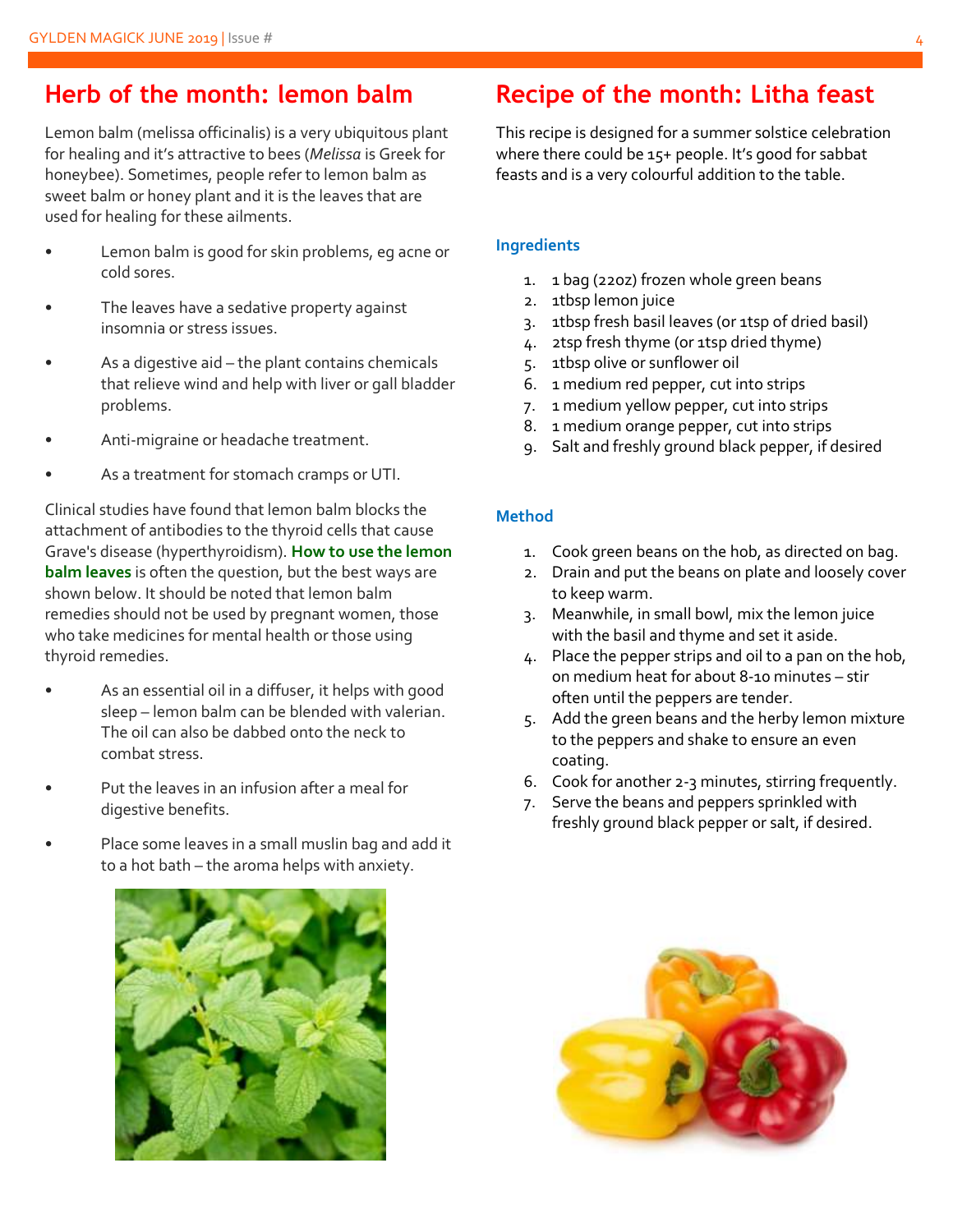### **Altar tool of the month: statuettes**

OK then – last month, we looked briefly at pentacles and pentacles are often found on altars too. However, this time we're looking *at altar or shrine decorations*. Common items for altars include wands, athames, candles, crystals and sabbat objects (flowers, fruit or produce), when necessary.

Statuettes, idols and icons are also common and can be eclectic, according to the pathway of that pagan. To be fair, I keep a model of an eagle on my altar, but let's consider some other possibilities.

- Symbols to represent the five elements
- A statue of your god or goddess
- A picture of an angel
- A depiction of your spirit guide, if appropriate
- A picture or carving of the Green Man
- Some other representation of nature feathers, shells, etc
- Amulets or talismans
- Table plaques.

The nature of your statuette depends upon your pathway, eg a Triple Goddess, a Cernunnos, an Odin and all deities from different traditions. Tell you what – let's have a review of some of most popular altar statuettes and you'll see the diversity of pagan worship.

- Wiccan: Horned god, Moon goddess, Green Man or Cerridwen
- Other witchcraft: Brighid, Danu, Herne, The Morrigan or Hecate
- Norse/ Germanic: Odin, Thor, Freyr, Frigga, Loki, Hel, Baldur or Heimdall
- All deities from the Ancient Egyptian pantheon
- All the deities from the Ancient Greek pantheon
- All the deities from the Ancient Roman pantheon
- Many deities from First Nation beliefs
- Angelic host: Raphael, Gabriel, Michael or Uriel.

### **Monthly meditation: summer walk**

Wherever you are, take a few seconds to get as comfortable as possible and start with some long deep breaths. Close your eyes and focus on the breathing until you feel ready to start your walk.



- It's a lovely sunny day and you decide to stop awhile in a village to look around.
- From the village duckpond, you follow a gurgling stream away from the high street.
- You walk along the path, listening to the peaceful sound of the stream and you watch a few ducks in mid-stream.
- After a few minutes, the village is behind you and the path continues through the grassy meadows, alongside the ever-widening stream.
- You notice the green-blue of the water and the small flowers in the grass = white, yellow, pink and purple.
- You come to an old wooden bridge as the stream turns ahead of you.
- You cross about halfway and look through the clear water at the reeds, small stones and tiny fish in the current – an idle thought comes to you about playing Poohsticks when young.
- Birds fly across the cloudless, blue sky and you imagine flying with them.
- You feel the sun on your face and you can hear the buzzing of insects in the reeds.
- Resting with your arms on the bridge, you watch a couple of swans gliding by on the stream.
- When you feel ready, re-trace your steps to the village, perhaps for a cup of tea.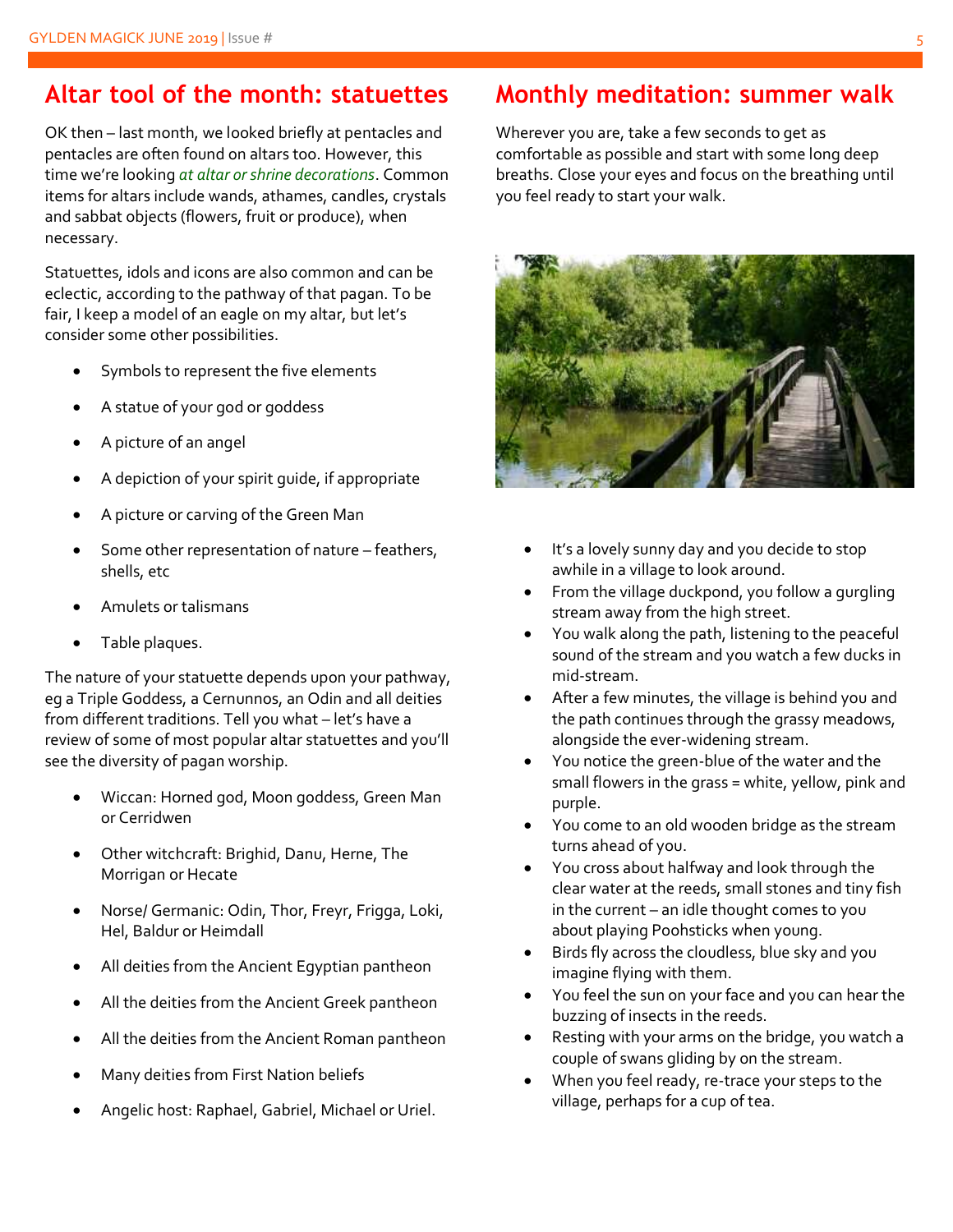## The Market Square: Gylden Fellowship

In last month's issue of *GYLDEN MAGICK*, we met the team from Mystic River Lounge, in the town square on market day. Let's try to visualise the scene. It's market day in a small country town and the traders are setting up their stalls, putting out their stocks. As you read further issues of *GYLDEN MAGICK,* so we'll introduce you to lots more traders, but for now, they're here and putting up their stands. It's a lovely sunny day in the town square, with cobbled stones underfoot and an Eleanor Cross in the centre. There are old buildings all around and roads off to the side.

Just for a change, here's a little intro to the work of **Gylden Fellowship**, behind the scenes, really. Oh yes, a list of the admin team members can be found on the Facebook group – without their support, none of our work could happen. Apart from the digital publications like the calendars, monthly magazines and briefings, we also take part in several fayres each year. For 2019, you'll be able to see us at these events.

- CrystalFest (July)
- Godalming Spirit Fayre (September)

• Wandering Witches' Fayre (November) **Note**: previous to this, we took part in the Enchanted Market (Feb), the Godalming Spirit Fayre (March), Wandering Witches' Fayre (April) and Violet Flame MBS Fayre (May).



At most of these events, it's the Gylden Fellowship natural healing stand that rolls into town. We have numerous infosheets on herbal healing to give away, free advice for customers with queries and free products. **Did you say free products?**

Well yes, actually – we have a donation box on the stand and request that anyone who takes one of our herbal medicines, contributes something to the cause. During 2018 and 2019, we collected for *Phyllis Tuckwell Hospice Care* and *Step by Step* (a charity for the young homeless in Hampshire) – both of these causes were selected by the admins for Gylden River.

So, what **sorts of products** do you have on the stand? That varies according the focus of the event, but we had more magickal stuff + oracle cards (free readings) for the Wandering Witches' events and more practical remedies for the holistic fayres – here's a list of the most popular products.

- Anti-cough syrup, made from berries, citrus and honey.
- Calendula salve for dry or chapped skin, acne, eczema or rashes.
- Chamomile salve for cuts, grazes and skin problems.
- Comfrey massage oil for joint stiffness, muscular strains and fractures.
- Flower essences the *Friendship* mix helps with anxiety and promotes peaceful relationships – it's made from pink roses, water from the White Spring at Glastonbury and vodka (as a preservative) – you take just 1tsp per day.
- In 2018, we had a lot of craft jewellery on the stand too, made by hand by one of our admins.
- A stock of small crystals and shells to give away to customers, if required.
- For Crystal Fest, we'll also be adding crystal essences or elixirs to our range of remedies.

**For full contact info on Gylden Fellowship, please see the links on the final page of this magazine.**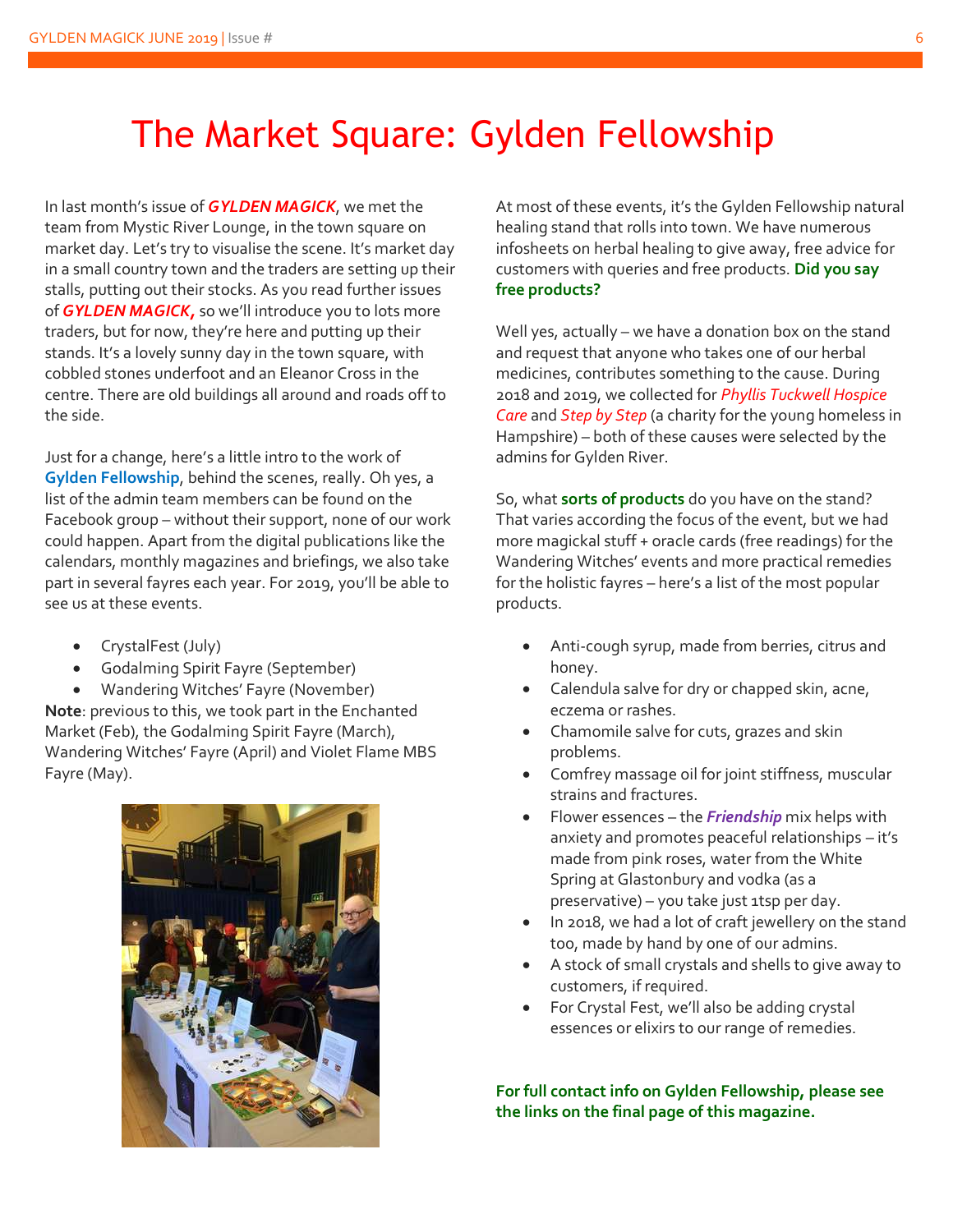### **Violet Flame Holistic Fayre: 19 May**

Magick June 2019

Gylden













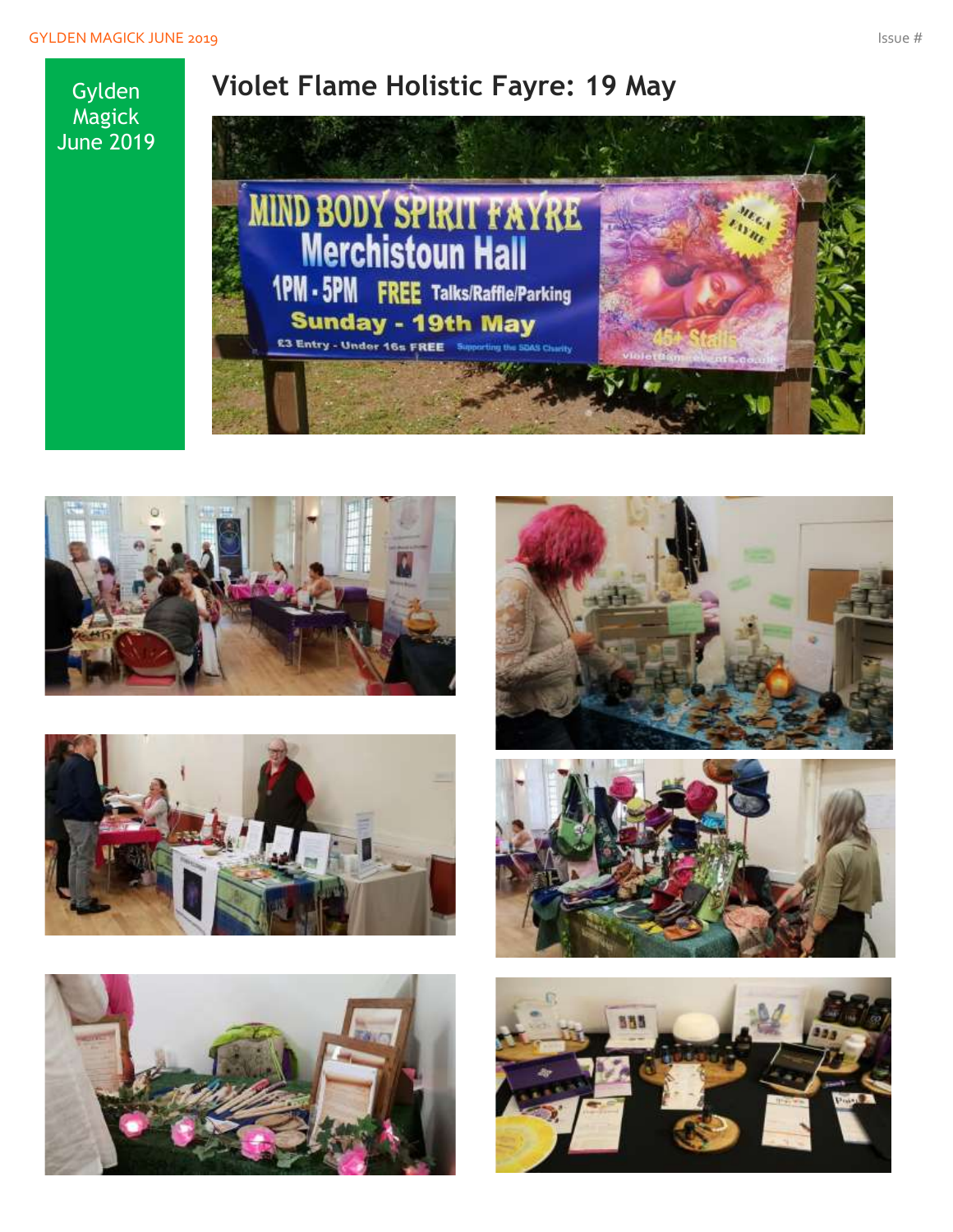## Sparkly Reflections

By Rebecca

**It stops with me as I learn to love every memory, every cell, every emotion, every thought, every sensation, every judgement, It stops with me. I love you**❤️

**You are not who you were told you are. You are powerful. You are infinite. You are love.**

**The kind of love that isn't loaded with expectation, hatred and fear. The kind of love that will free you from the prison you were never in explosively or** 

**gradually. Either way. I love you**❤️

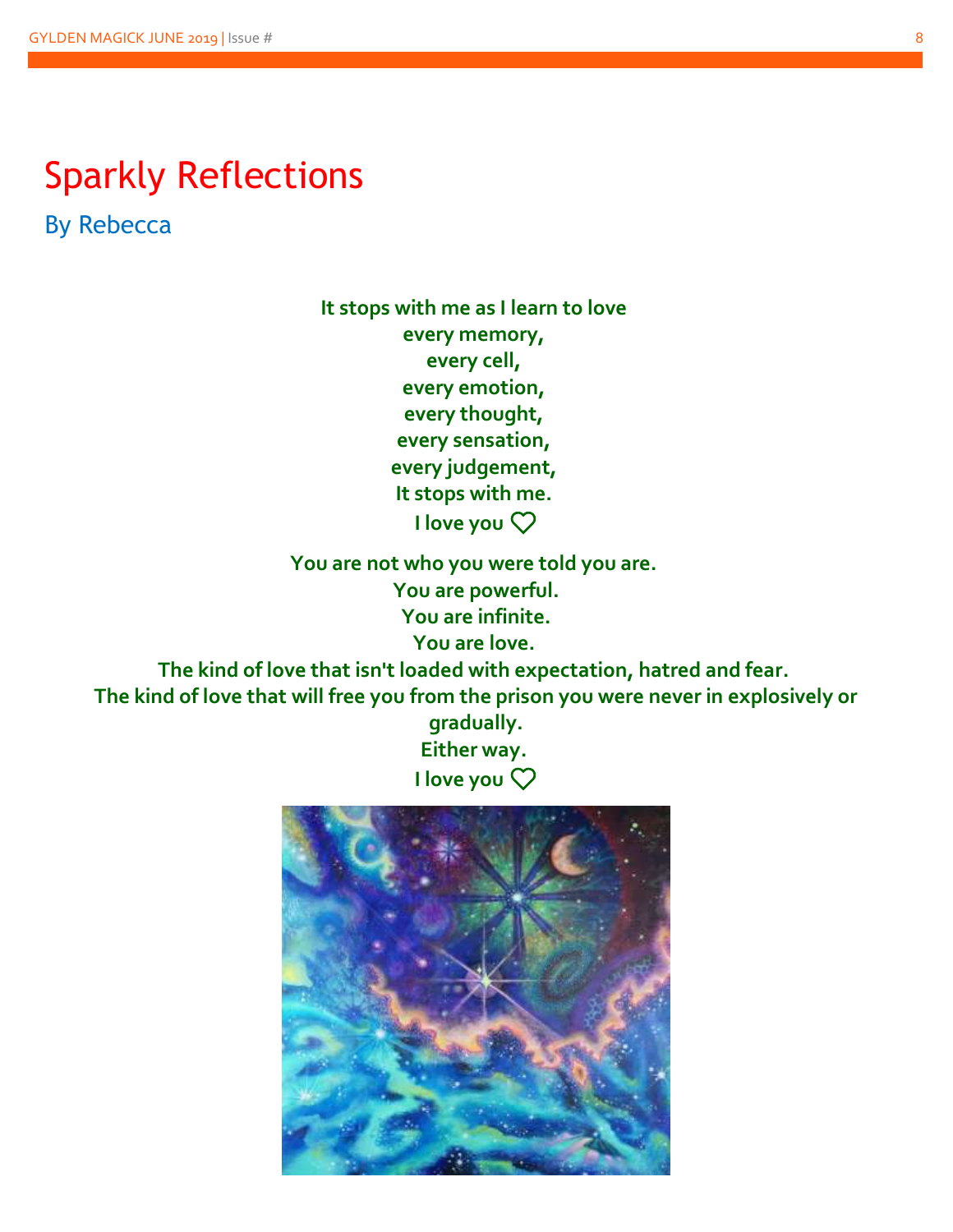### Spi-rituality: Prayers for Litha

**Report by Gylden Fellowship**

**Litha** is the height of summer, the longest day and the shortest night of the earth's solar year. We celebrate the completion of the cycle that began at the winter solstice. Solstice means the standing of the sun and we can connect to the great turning point in the earth's annual cycle to stop, be still and reflect on our progress since Yule. It is a time to count our blessings, celebrate our achievements and pass on the spirit of goodwill to all we encounter. Here are some suggested prayers for you to use in a Litha ceremony, whether you're a solitary practitioner or celebrating in a group rite.

> *Glory of the Day-Star, hail! Lifter of the Light, Burnisher of the Sky. Gifts of love to earth are bringing, Summer's shimmer, dew's delight. Dancing be the heart within us, Open be our souls to bliss, Courage vanquish every shadow, Greet Midsummer with a kiss.*

(*Greeting to the Summer Solstice from Celtic Devotional – Daily Prayers and Blessings, © Caitlín Matthews 2010*)

*Blessed be this solstice season, when the sun is ascendant in the skies, And the Goddess is already pregnant in anticipation of Yule. Today we celebrate the light, for tomorrow that light will wane. Today we say hail and farewell to the waxing sun - To the months of fertility, planting and growth. Today, we say hail and welcome to the waning time - To the months of harvest, gathering and wisdom. We anticipate the fruits and reapings of autumn.*

> *The longest day is over, As the sun sinks slowly away. At dawn, we greeted and honoured you, Celebrating your light over the land. You make crops grow and bloom, And your heat warms the earth - You are the bringer of life for us all. Now the darkness starts once again, A minute more of night each day, Until we celebrate your rebirth at Yule. Radiant Aine\*, we ask for your blessings At your festival of Midsummer – Help us to experience true joy and divinity. May the goddess of love and light, Bring us the sun's power during every day and, Throughout the remainder of our lives. So mote it be.*

 $*$  Aine = Aw-neh – this is a prayer for sunset at the end of Litha.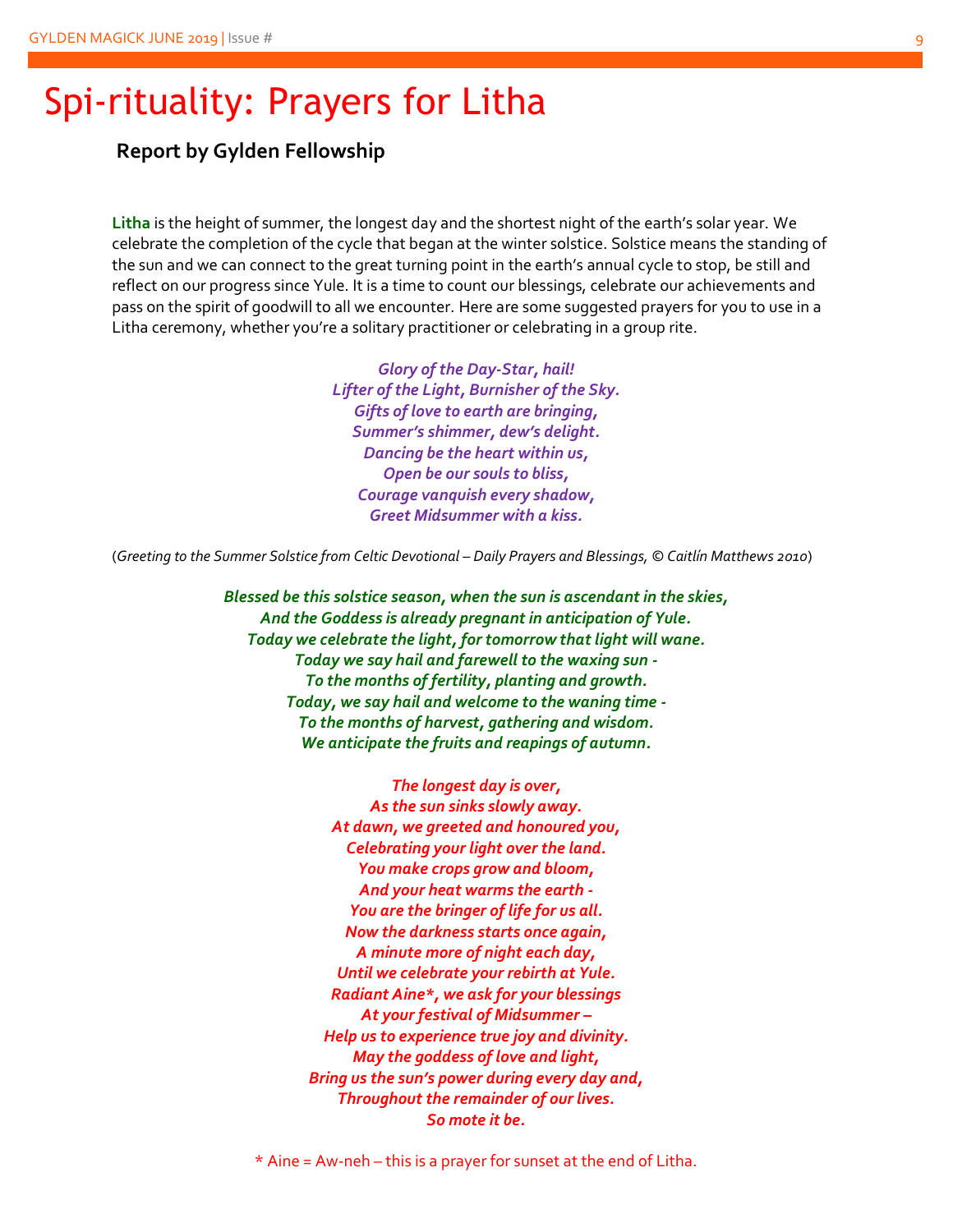### *The Storyteller's archive: Ogre of Abergavenny*

#### *A lot of folk tales are based upon historical events. With a little research, it is possible to disentangle the facts from the embellishments – and then, the storyteller can add his or her own interpretation. The following story tells the true tale of William de Braose, 4th Lord of Bramber, murderer and what happened to him.*

*Born in 1140, William was Lord of Bramber Castle and Lord of several Welsh kingdoms, including Abergavenny and Builth. He fought alongside King Richard I in 1199 and then transferred his loyalty to Prince John and supported his claim to the throne. By way of reward, William's estates in Wales were increased by the additions of Monmouth and Glamorgan.* 

*He earned the nickname of the Ogre of Abergavenny after his famous murder of the Welsh princes in 1175 during the reign of King Henry II.*

In 1175, the king told William to ban all Welshmen in his lands from bearing weapons — William invited the princes of Gwent to *a feast at Abergavenny Castle and the guests politely left their weapons outside. The feast came to an abrupt stop when William told them the king's message. The unarmed Welsh guests protested and William's men murdered them, including Seisyll ap Dyfnwal (the Lord of Upper Gwent), his son and all their servants. William's men were ordered to slaughter the only heir, seven-year old Prince Cadwaladr, in his mother's arms. The king rewarded William with the post of Sheriff of Herefordshire from 1192-1199.*

*And William's trail of murder did not stop there…in 1202, King John ordered William to imprison Arthur I, Count of Brittany, who was John's nephew and had a claim to the English throne. William did so and was rewarded with Gower in Wales. In 1203, Arthur was murdered on the Ogre's orders, whilst in prison. The king rewarded William de Braose again by making him Sheriff of Herefordshire in 1206 and the grant of three castles in Gwent. William's Welsh estate was now very extensive, based on his trail of blood.*

*William was now a firm favourite of King John, but his triumph was cut short. King John was running short of money in the royal treasury and he decided to tax the nobles even more. William de Braose was a prime target due to his extensive lands and the king announced (in 1208) that William owed money to the crown. King John seized William's lands and castles. William escaped to Ireland, hid his grandson in Wales and planned for the rest of his family to join him.* 

*Unfortunately, William's wife and two sons were captured by King John; William escaped to France in 1210, disguised as a beggar, where he died in 1211. His wife and sons were not so lucky, as the king imprisoned them in Corfe Castle and starved them to death in 1210. Later, Bramber Castle was returned to the de Braose family and it remained so until they died out in 1324. But this is not the end of the tale. It is said that the thin ghosts of the starved children still haunt Bramber Castle and can be seen in the grounds at night, perhaps seeking their father.*

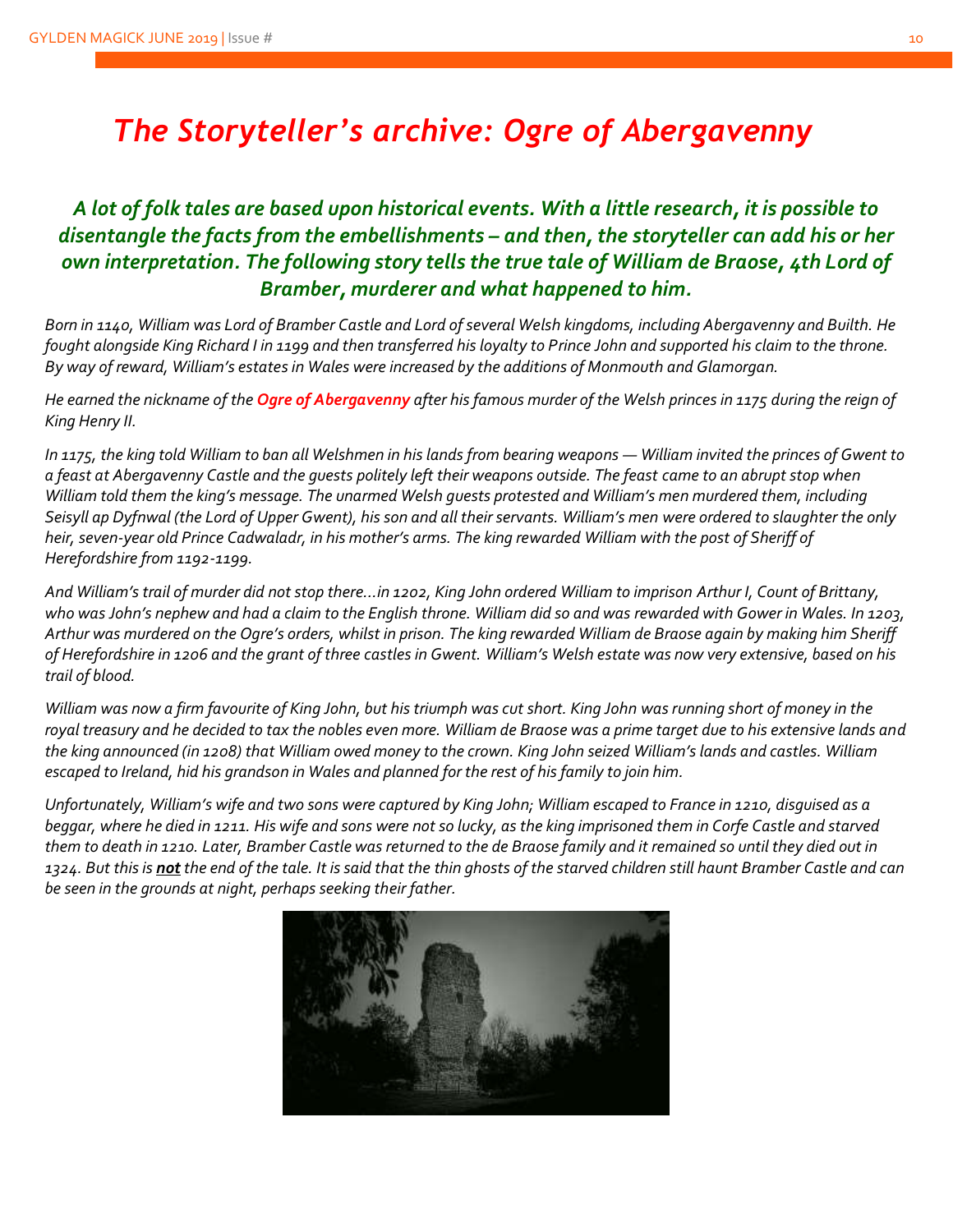## Shrines & sacred places: Matley Wood

#### **By Wayne Davis**

The Southampton Witches was formed in 2014 by Becky Anderson as a Facebook group, to support witches. We held our first Full Moon ritual at Silbury Hill, Avebury before we started holding our regular rituals at Matley Wood, near Lyndhurst, in the New Forest.

Matley Wood is situated on the B3056 (Beaulieu Road), which is now our sacred home.



The Southampton Witches are an open group of people from all walks of life, following many different paths and traditions. The original idea was to hold open Full Moon rituals and to encourage people to learn and take turns in leading a ritual. We still encourage people to get involved in doing this, but the rituals are now normally led by Wayne Davis, Helen Craddock and a few others.

We encourage people to bring their families and friends to our rituals and, also, people who are just curious as to what we do. This year, we started to celebrate the sabbats too by holding rituals.

Before we start the rituals, we have a sweep of the area to remove all the rubbish. The rituals last around one hour but, depending on the weather, we stay longer to enjoy Mother Nature. We hold the rituals come rain or shine and have only cancelled a few, due to dangerous weather conditions.

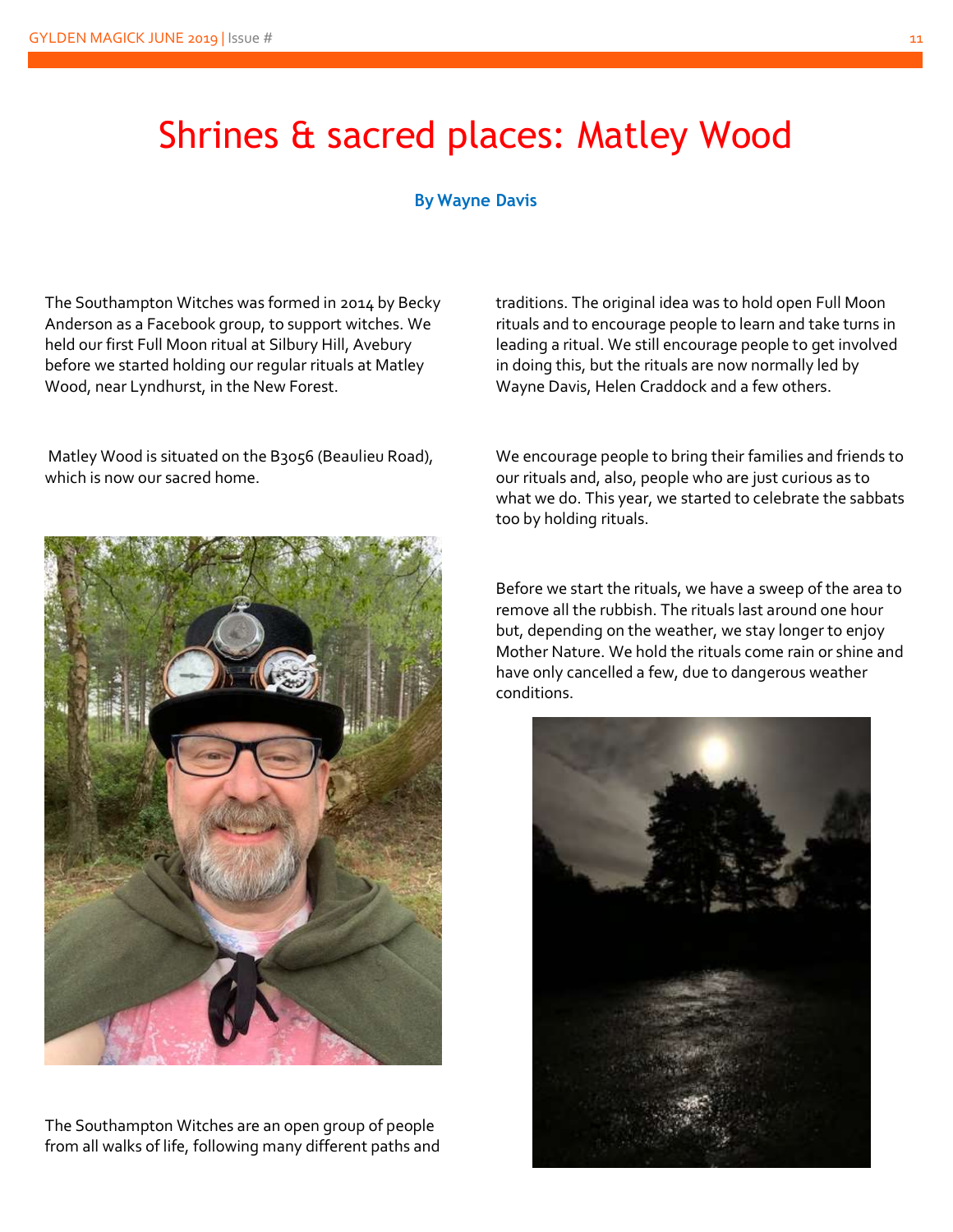By holding regular rituals, our energies and the magic can be felt during the day and we feel the magic in the woods. We often have the New Forest ponies and cows come and join us, along with the sounds of all the birds , including owls, jays and crows, to name a few. We have also been lucky to see deer, including a white deer in the distance.

We have assisted students from Southampton and Bournemouth Universities in making film and photography documentaries on witches and their everyday lives. We are a very friendly bunch and welcome all that come and join us. If you visit the location during the day and close your eyes, you will feel the magic all around you.

Matley Wood has its own car park and the ritual site is not very far. The area can be a bit uneven – so, if you are visiting, please let us know so we can help you. In winter, the area can be muddy so please wear appropriate footwear. We hope to see some of you soon – bright blessings.





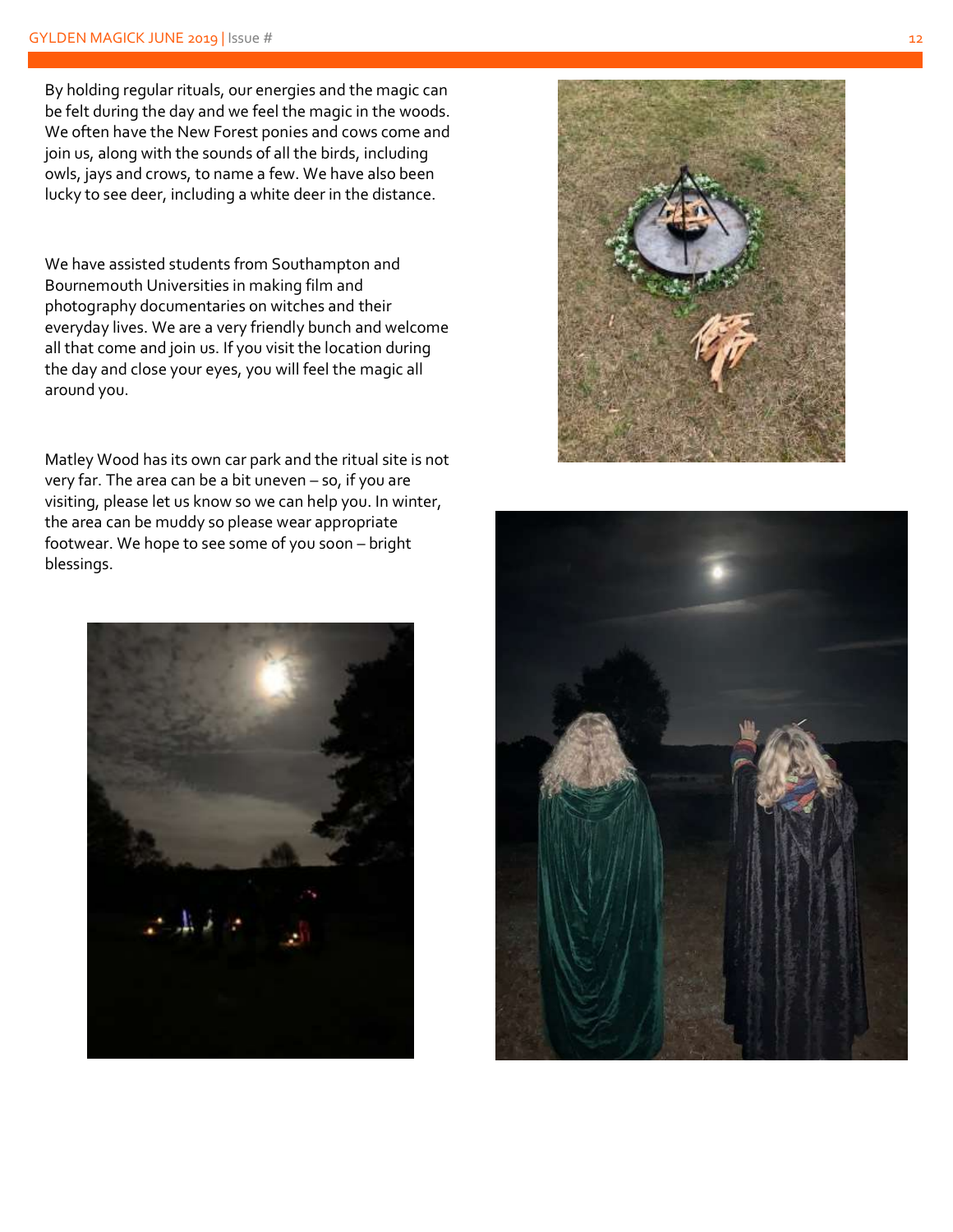# Herbal healing: Anxiety in pet cats

#### **Report by Gylden Fellowship**

OK then, Gylden Fellowship had a natural healing stand at the **Violet Flame MBS Fayre** in May – lots of oils, anti-cough juices, salves and flower essences. And there were lots of queries during the day for guidance on herbal healing, but one of the more unusual questions was from a customer who wanted to know how to treat severe anxiety in her pet cat. I promised that I'd look up the answer and send it on after the show, but here's a bit more on my answer.

Some cats are naturally stressed and anxious as part of their characters, while others save their worst anxiety for car journeys or visits to the vet. So, are there any herbal aids to relieve cat stress? The following list gives a few suggestions.

- 1. Catnip normally makes a cat agitated, but if you give catnip to your pet about 20 minutes before the stress event, it is likely that the cat will be quite tired and calm by the time to leave.
- 2. Valerian is great for humans trying to sleep. With cats, the effect is similar to catnip, but your cat will be extra tired and calm after the first period of running around.
- 3. Chamomile flowers are good for stress reduction, whether you put it in a tea or use it for your cat.
- 4. Bach Rescue Remedy is a flower essence that works for pet cats and humans alike. It contains rock rose, impatiens, cherry plum and star of Bethlehem – all promote calm and ease panic or stress.

**Note:** I once cured a pet dog of extreme stress – it kept biting people – by asking its owner to attach a small crystal to its collar and offering up a prayer (written by me) to the goddess, Diana. The crystal that I gave to the owner was a tiger's eye. The dog never bit anyone ever again. It is possible that this method could be used as well as herbal healing for an anxious pet cat.

So, how could you introduce such herbs to your cat? I'd say using the dried herbs is best for younger cats, perhaps in a small pillow. Tinctures and decoctions can be bought from naturopathic vets and that may be safer than trying to do it yourself from scratch. Add a few drops of the tincture or essence to your cat's water or put in the cat's mouth via a pipette for immediate relief. As to essential oils, I've heard conflicting accounts about their use on pets – my suggestion is that an essential oil is too concentrated to give to a cat internally.



© DepositPhotos.com/lifeonwhite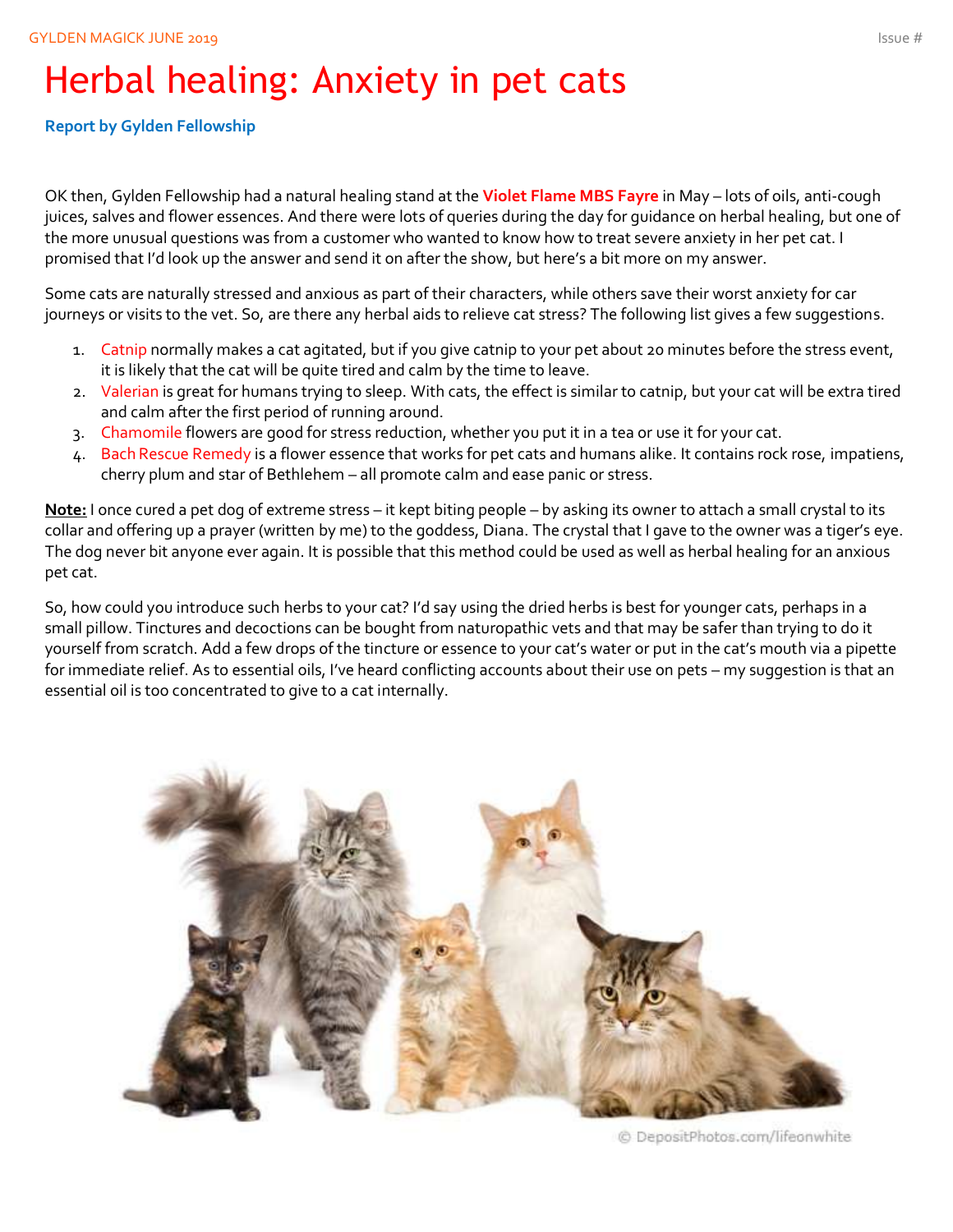# Preview: Crystal Fest 2019

#### **By Maxine Cilia**

Anyone remember this event from February? OK, it was the Enchanted Market in Bracknell.



Well, here's some good news – the organisers of **that** event (in association with the Crossley Club and Graham Steel Music Company) have decided to run Crystal Fest on 20 July. It's an exciting little fayre and show, dedicated to crystals with:

- **Stalls**
- Talks
- **Readers**
- Healers.

There will be a full day's programme of talks and workshops to quench your thirst for all things crystal. Among the speakers are Lyceum Witchcraft and Gylden Fellowship.

All the details are on the notice opposite, but Crystal Fest takes place on Saturday, 20 July 2019 from 11am-11pm (the fayre stops at 5pm and the admission fee is just  $E_2$ ). After that is the show (7-11pm for  $E6$  admission), with:

- Spriggan Mist
- Jadoo's Jingles
- Andy Prince *see picture opposite*
- Dragonfly Sky.

*The venue for Crystal Fest is the upstairs room at the Crossley Club, 113 Guildford Road, Lightwater, Surrey GU18 5RA.*



Spriggan Mist return to the Crossley Club (just off the M3 at Junction 3) at Lightwater, after an absence of 8 years, where they did a series of shows called Spriggan Mist Present! The Club is a lovely venue with a great lounge bar, dance floor and stage.

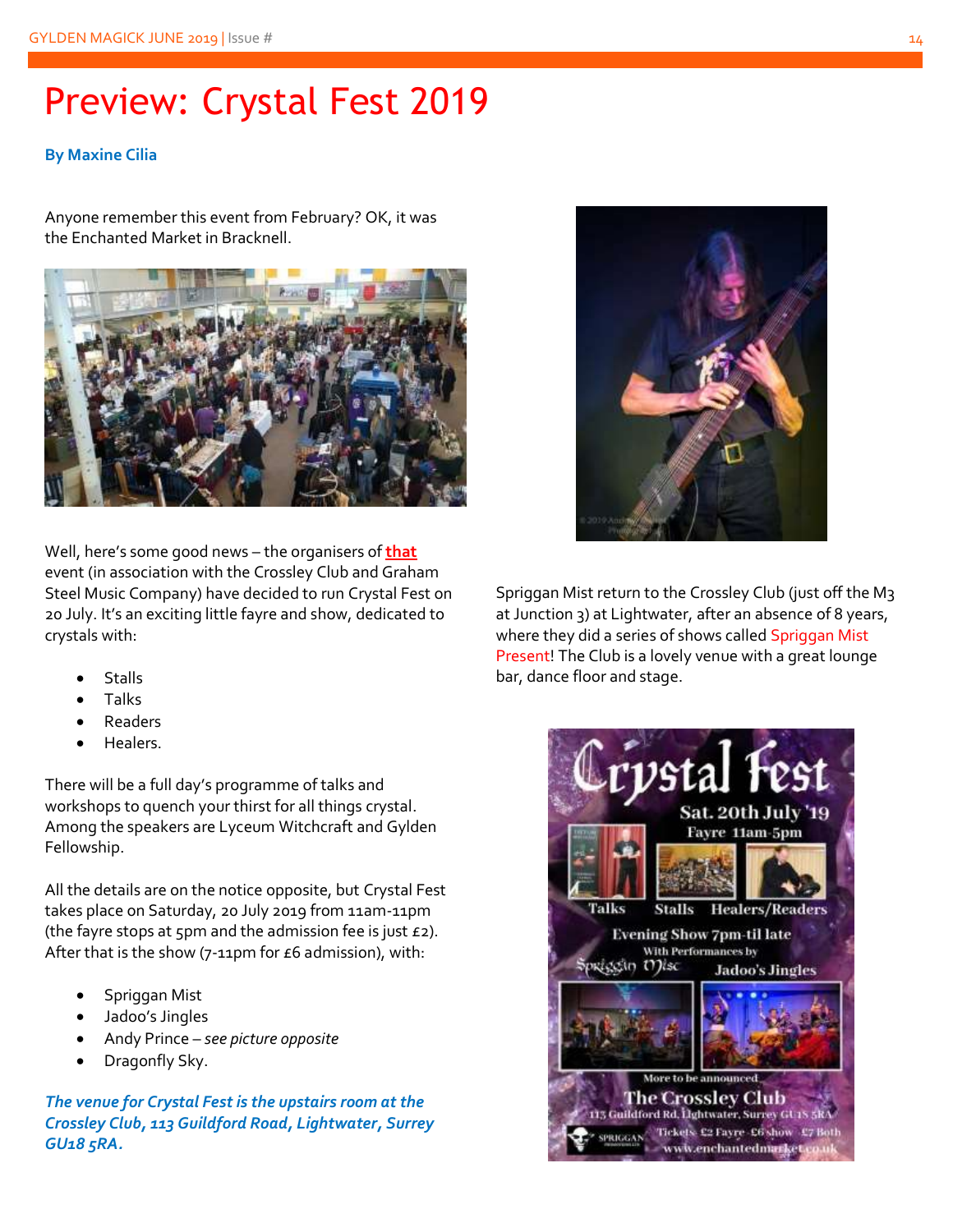# *Magickal history – Hannah Green*

#### *By Gylden Fellowship*

Let's talk about **tea leaves** for a while. This little part of the history of British witchcraft took place in the late 18th century and concerns Hannah Green. To put her story in context, the Jane Wenham case in March 1712 marked the end of the witchcraft trials in England. After the Wenham case, there was another law passed – the **Witchcraft Act 1735**, which repealed the **Witchcraft Acts 1563 and 1604** and the **Scottish Witchcraft Act 1649**. The 1735 Act remained in force until 1951, but there were fines or prison for people who claimed they could cast spells, foretell the future or talk to spirits.

Local histories of Bradford and Wilsden refer to Hannah Green as the Ling Bob Witch - a fortune-teller who was able to divine the future of clients by reading tea leaves. Sometimes, she made general prophecies for her customers too, again for a fee. Her husband was the local miller. Was she successful? Here is a quotation from an eye witness.

*"The cottage had a tall chimney stack, white-painted so her clients would know where to find her. She was very popular with the gentry who would travel considerable distances for a consultation and whose carriages were often to be seen outside her home… it was no novel sight to see carriages with pairs of horses standing outside the Ling Bob oracle's abode awaiting their fair mistresses, who had come to consult old Hannah concerning their conjugal or other difficulties."* 

In a career spanning some 40 years, Hannah Green saved more than £1,000 (at a time when £1 a week was a good wage for a skilled man and many people earned less than half that). In later years, Hannah moved to Novia Farm on the Otley Old Road, near Yeadon, where she died on 12 May 1810. Here is a quotation from an eye witness, known only as Mabel.

*"The people in olden times were very superstitious and there was one person in Yeadon who, from 1770 made a fortune out of the ladies who believed in fortune-telling. She was known as the Ling Bob Witch, but her real name was Hannah Green. Many rich and aristocratic people consulted Hannah. She must have had a gift of second sight for they consulted her on many matters and she carried her profitable business on for 40 years."*

Here is a picture of the Ling Bob pub in Wilsden/ Yeadon (part of the Bradford area) in 1960. Hannah Green – the Ling Bob Witch – lived in a small cottage on the site of the current pub car park from 1770 onwards. The term, ling bob, is a dialectical term for Heather End. The present inn was built in 1836, but there had been an older pub of the same name on the same site. There were also a few very old cottages and farms in the area, because Wilsden was a very small village then – later, the Industrial Revolution was responsible for more mills and more cottages.